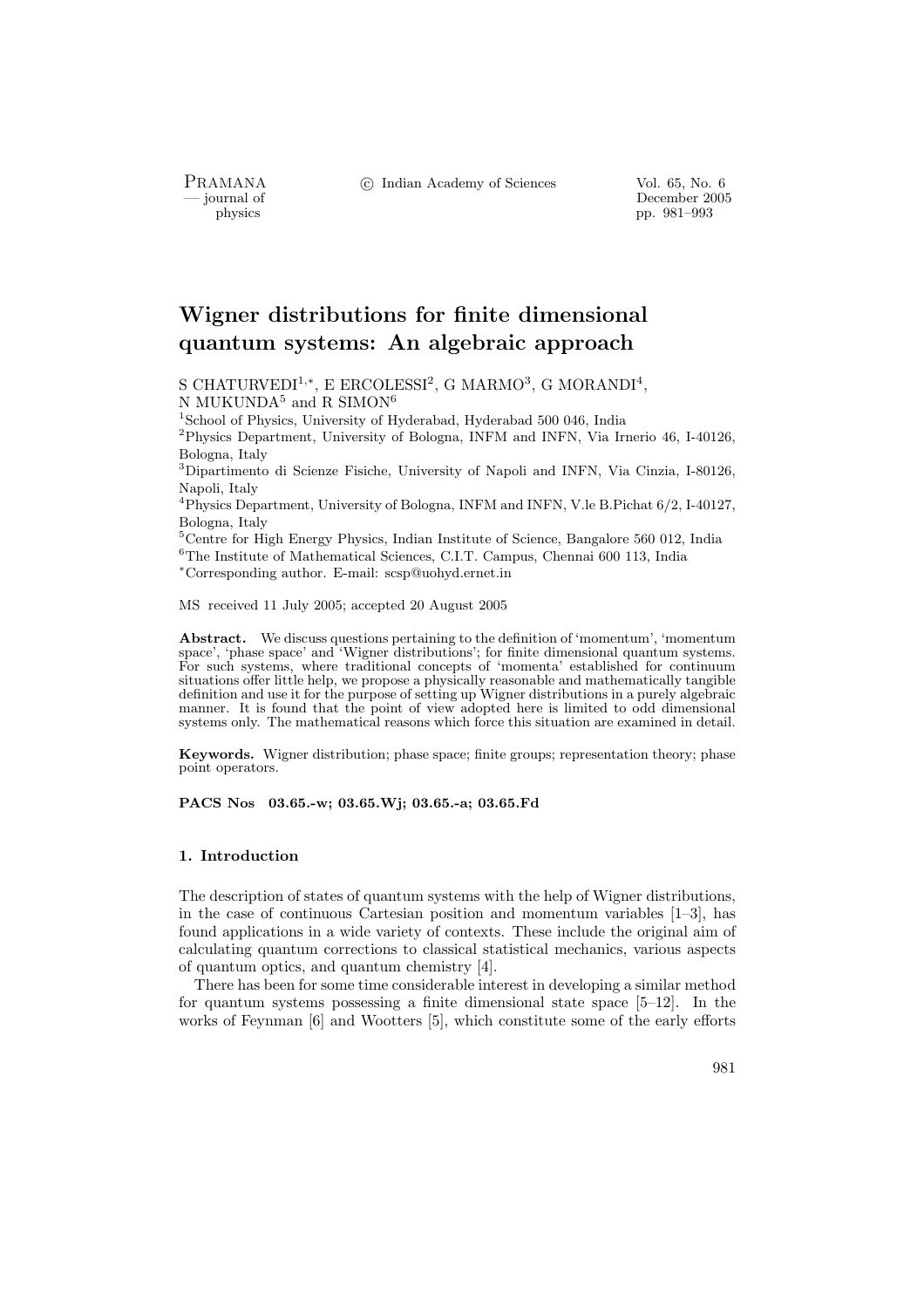in this direction, it was found necessary to treat independently the cases of twodimensional state space, and of an odd prime dimensional state space. In the former, corresponding to the case of a qubit, the insights from the treatment of a spin 1/2 angular momentum in quantum mechanics were used effectively. The treatment of the odd prime dimensional case has been geometric in spirit. From the start it is assumed that the phase space is a square array of points, namely that 'momentum space' is of the same 'size' as 'position' or configuration space. In this phase space, the notions of straight lines, parallel lines, and foliations or striations are set up and used in stating the properties desired of a Wigner distribution and then a solution is proposed [5,11]. The arithmetic of a finite field of odd prime order is used in the constructions. For general odd dimensions or a power of two, one has to take the Cartesian product of the elementary solutions.

The purpose of the present work is to provide an alternative treatment of this problem based on an algebraic approach. As we will find, apart from reproducing known results (in the odd dimension cases), essentially new possibilities will also come to light. Our work is motivated by the following points. In elementary mechanics, the primitive notion of momentum is as a numerical measure of rate of change of position in space, the factor of proportionality being the mass. In canonical mechanics we move to an algebraic role for momentum, as generator of translations in configuration space, with mass not playing an explicit role. In Cartesian quantum mechanics this algebraic role is expressed by the canonical Heisenberg commutation relations and is fundamental.

Returning to classical canonical mechanics, the configuration space  $Q$  is usually taken to be a differentiable manifold of some dimension. Then the concepts of momenta and phase space are given immediately by the automatic construction of the cotangent bundle  $T^{\star}Q$ . There are of course special features in the Cartesian case  $Q = \mathbb{R}^n$ , not shared by the general case. Then  $T^*Q = \mathbb{R}^{2n}$ , and both positions and conjugate momenta are elements of real linear vector spaces of the common dimension, n. Thus they are of the same algebraic nature, allowing us to form real linear combinations of them in a physically significant manner. This leads to an important role for the groups  $Sp(2n, R)$  in the classical case, and to the double covers  $Mp(2n)$  after quantisation. For a general configuration space Q different from  $\mathbb{R}^n$ , for instance  $\mathbb{S}^n$  or the manifold of a Lie group [13], one sees that coordinates and momenta have intrinsically different algebraic natures. Locally, momenta always belong to a linear vector space, while positions may have no such characterisation. In these cases, of course, quantum mechanics uses suitably square integrable functions on Q as wave functions, and the basic operator relations are inspired by what one knows about the classical  $T^*Q$ . However, already in the simple case of  $Q = \mathbb{S}^2$ , a particle confined to the surface of the unit sphere, one sees an interesting new possibility emerging. Since  $T^*\mathbb{S}^2$  is not parallelisable, the canonical momenta cannot be globally defined as variables. However one can view  $\mathbb{S}^2$  as the coset space  $SO(3)/SO(2)$ , and so think of canonical momenta as the constrained components of a three-dimensional angular momentum, obeying the algebraic requirement of being orthogonal to the (unit) position vector. This makes the momenta globally well-defined, besides bringing into the picture a role for the group  $SO(3)$  acting transitively on  $\mathbb{S}^2$ .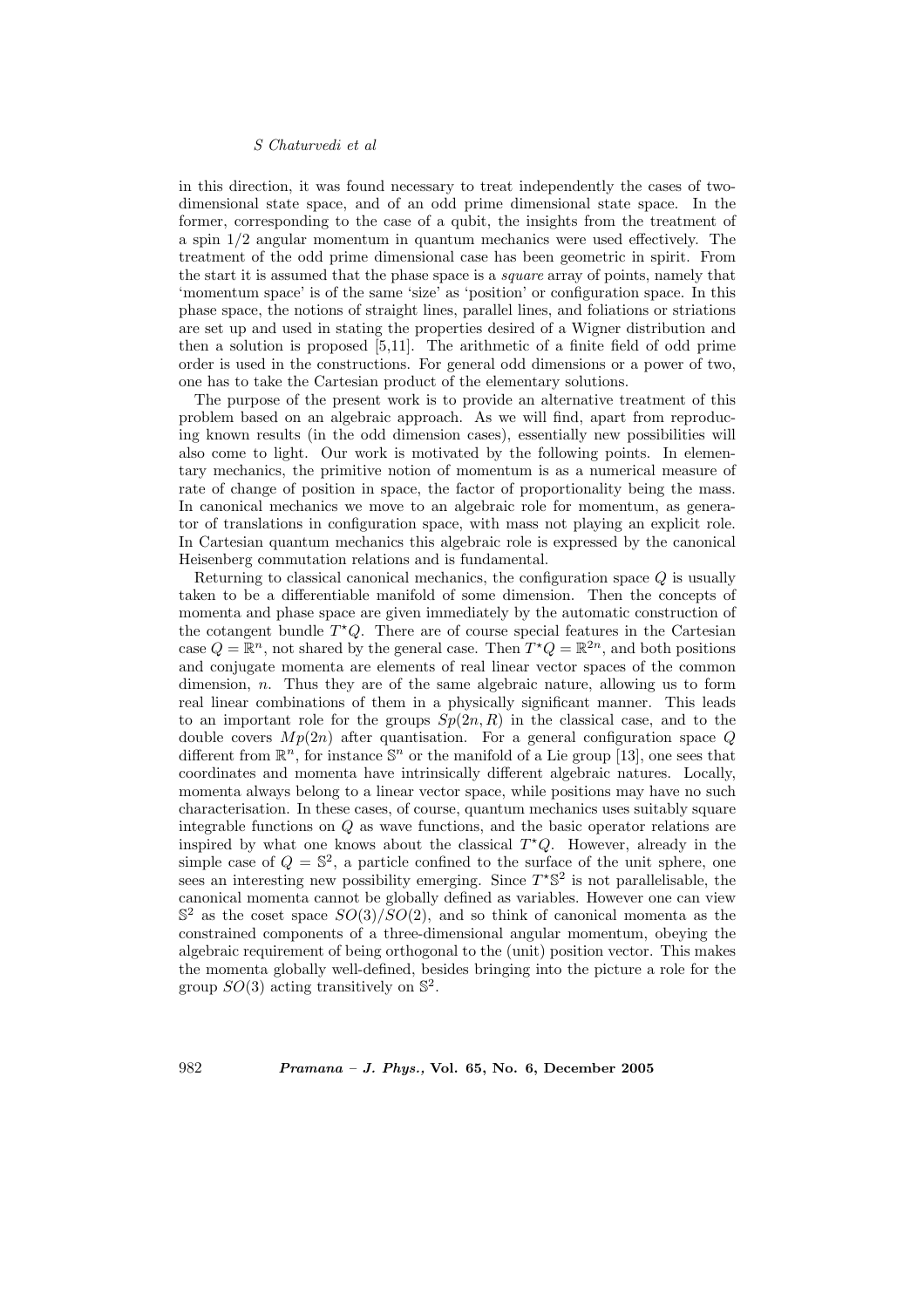We now turn to an  $N$ -level quantum system. The state space is a complex  $N$ dimensional Hilbert space, the wave functions are complex N-component column vectors, but properly speaking no notion of canonical momenta is given in advance in any intrinsic sense. There are no fundamental operator relations analogous to the canonical Heisenberg commutation relations. In this case, classically we may view the configuration space  $Q$  as a finite set of  $N$  discrete points, without any concept of canonical momenta. This leads to the viewpoint: for finite level systems, the problems of defining momenta, momentum space and phase space should be regarded as part of the problem of setting up Wigner distributions in a physically reasonable manner.

From this discussion we extract and explore the idea that for any choice of configuration space Q, whether a differentiable manifold or a finite discrete set, the concept of momentum is any group  $G$  that acts transitively on  $Q$ . In case  $Q$  is a differentiable manifold and  $G$  acts on  $Q$  via diffeomorphisms, we move a step closer to the usual meaning of momentum by consideration of the generators of these diffeomorphisms subject to as many linear algebraic constraints as the difference in the dimensions of G and Q.

This general viewpoint means that  $Q$  is a coset space  $G/H$  with respect to some subgroup  $H \subset G$ . We will however assume for definiteness that H is trivial, i.e.,  $Q = G$ . Thus the configuration space is itself a group. We will find that using the representation theory of  $G$ , in the quantum case this leads to an algebraic way of defining momenta and phase space. However when we turn to the problem of defining Wigner distributions the method is limited to odd dimensions only for a reason that will emerge later.

This work is organised as follows. In  $\S2$ , following the line of thought outlined above, we take a group  $G$  of order  $N$  as the 'classical' configuration space underlying an N-level quantum system; and proceed to set up the necessary machinery for introducing the notions of 'position space', 'momentum space' and 'a point in phase space', recapitulating, in the process, relevant aspects of the representation theory of finite groups. A noteworthy feature of the phase space thus obtained is that it is always an  $N \times N$  array for any N regardless of the nature of G. Having developed the notion of 'phase space' for an  $N$ -level quantum system, for any  $N$ , in §3, we take up the question of constructing a Wigner distribution on such a phase space. This requires introducing the concept of a 'square root' of a group element, which, as it turns out, is possible only when  $N$  is odd. Restricting ourselves to such dimensions, we show that, in general, there are two equally good ways of defining Wigner distributions which coincide only when G is an abelian group. Choosing one of them, and keeping  $G$  general, we construct the corresponding phase point operators [5,14] and find, in particular, that the phase point operator at the origin, like its continuum counterpart, has the satisfying feature of being an inversion operator. We then discuss in some detail the special case when  $G$  is abelian and analyse the two possibilities, (a)  $N$  an odd prime and (b)  $N$  an odd composite. While in the former case, G gets uniquely fixed to be a cyclic group of order  $N$ , in the latter case, in general, one has more than one choice for  $G$  leading to distinct definitions of the Wigner distribution. (The material presented in this section makes use of the results in [12,13] with some changes in the notation.) In §4 we turn to the case when  $G$  is nonabelian and analyse the relation between the two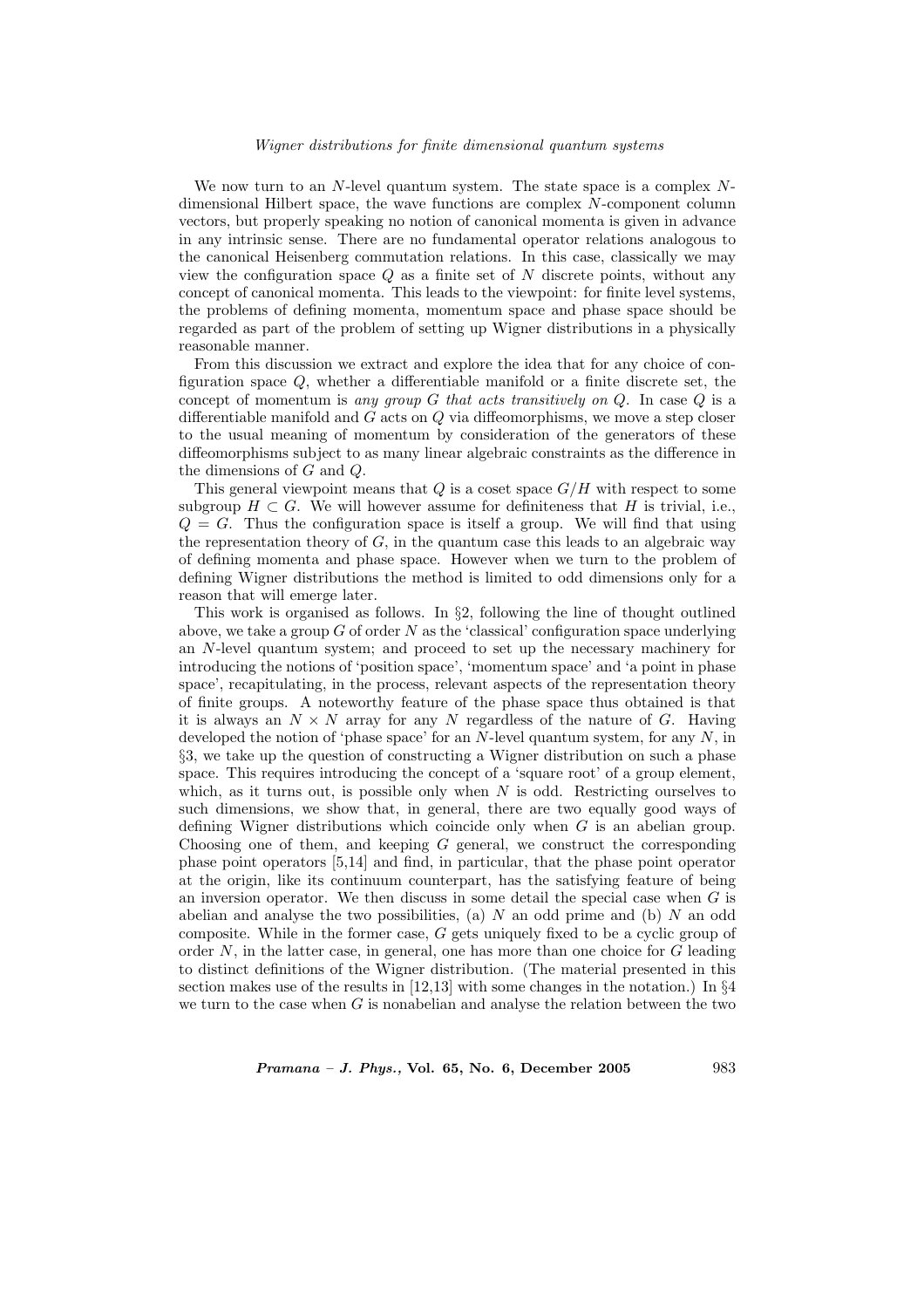choices for the Wigner distribution. We further show that it is possible to define an 'extended' Wigner distribution which contains the two Wigner distributions as its marginals. However, as is explicitly demonstrated, this can only be achieved at the cost of introducing overcompleteness. Section 5 contains the concluding remarks and further outlook.

## 2. Finite order configuration and phase spaces

Our aim is to describe general states of an  $N$ -level quantum system (for odd  $N$ ) via Wigner distributions. The space of (pure) quantum states is an N-dimensional complex Hilbert space  $\mathcal{H}^{(N)}$ , each vector  $|\psi\rangle \in \mathcal{H}^{(N)}$  being an N-component complex column vector. The corresponding or comparison classical configuration space  $Q$  is a finite discrete set of N points. We wish to regard  $Q$  as a finite group  $G$  of order N. This makes it natural to label the points of Q as  $g, g', \ldots, a, b, \ldots \in G$ , with a distinguished 'origin' corresponding to the identity element  $e \in G$ . In turn, in the quantum case we introduce an orthonormal basis of 'position eigenstates'  $|q\rangle$ for  $\mathcal{H}^{(\bar{N})}$ :

$$
\langle g'|g\rangle = \delta_{g',g}, \quad g, \ g' \in G;
$$
  

$$
\sum_{g \in G} |g\rangle\langle g| = \mathbb{I}.
$$
 (1)

A general  $|\psi\rangle \in \mathcal{H}^{(N)}$  has a position space wave function

$$
\psi(g) = \langle g | \psi \rangle, \langle \psi | \psi \rangle = ||\psi||^2 = \sum_{g} |\psi(g)|^2.
$$
\n(2)

To move onto the concepts of momentum and phase space, we consider the transitive action of G on  $Q = G$ , namely of G on itself. Keeping in mind the general nonabelian situation, we have two such actions, namely left translations  $L_g$  and right translations  $R_q$ :

$$
(L_{g'}\psi)(g) = \psi(g'^{-1}g),
$$
  
\n
$$
L_{g'}|g\rangle = |g'g\rangle;
$$
  
\n
$$
(R_{g'}\psi)(g) = \psi(gg'),
$$
  
\n
$$
R_{g'}|g\rangle = |gg'^{-1}\rangle.
$$
\n(3)

(In the abelian case,  $L_g = R_{g^{-1}}$ .) Both  $L_g$  and  $R_g$  are unitary, and they obey

$$
L_{g'}L_g = L_{g'g},
$$
  
\n
$$
R_{g'}R_g = R_{g'g},
$$
  
\n
$$
L_{g'}R_g = R_gL_{g'}.
$$
\n(4)

Thus we have two commuting representations – the regular representations of  $G$ on  $\mathcal{H}^{(N)}$ . We arrive at the notion of 'momentum eigenstates' by performing their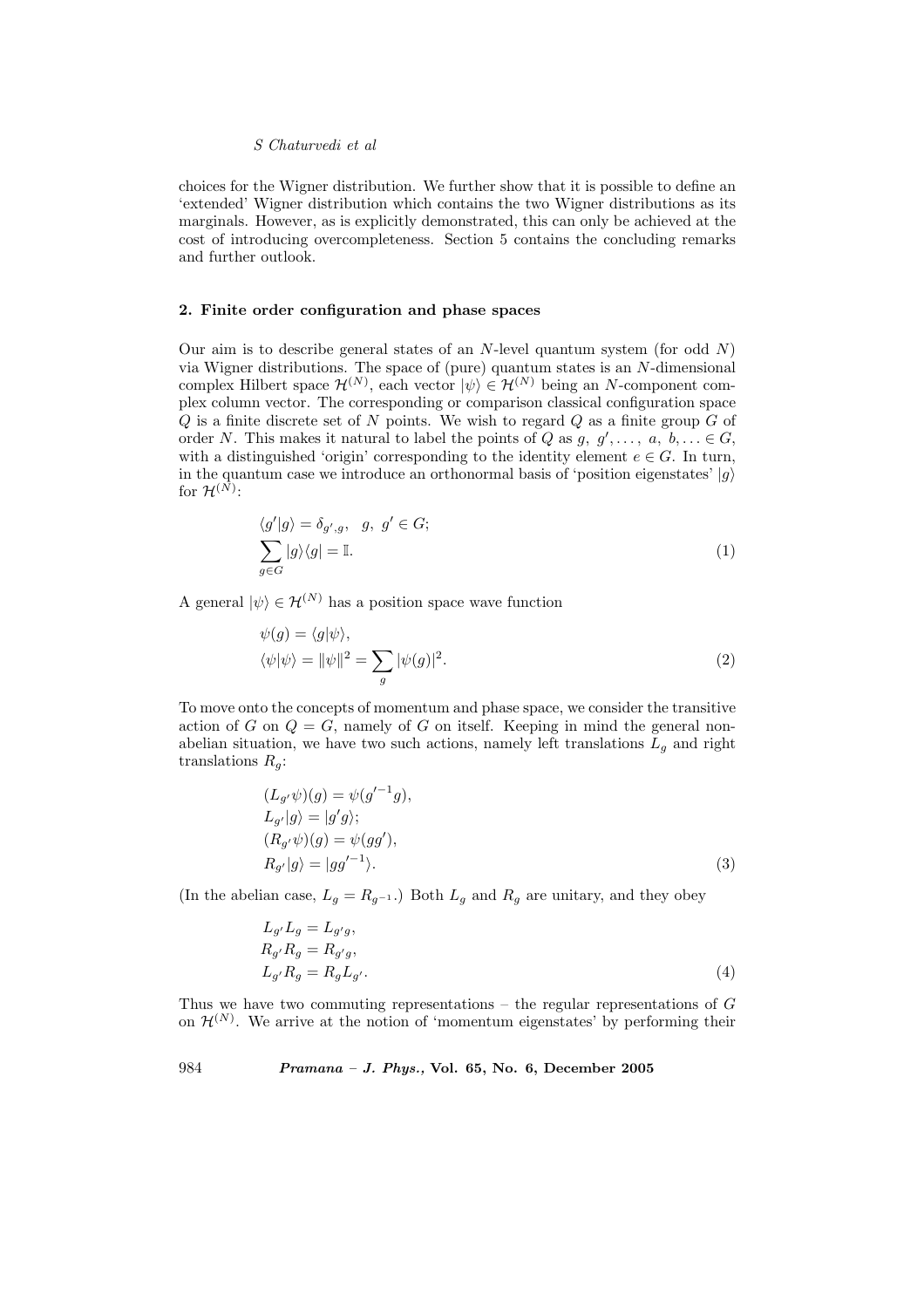simultaneous complete reduction into irreducibles. For this we recall the wellknown facts regarding the inequivalent unitary irreducible representations (UIR's) of G. We label them with a symbol j, the corresponding dimension being  $N_j$ . With respect to some chosen orthonormal basis within each UIR, we have the corresponding unitary representation matrices

$$
D^{j}(g) = (D^{j}_{mn}(g)), \quad m, n = 1, 2, ..., N_{j}.
$$
 (5)

The following well-known properties and facts will be needed:

Composition: 
$$
\sum_{n'} D^{j}_{mn'}(g') D^{j}_{n'n}(g) = D^{j}_{mn}(g'g);
$$
 (6a)

Unitarity : 
$$
\sum_{n}^{n} D_{mn}^{j}(g) D_{m'n}^{j}(g)^{*} = \delta_{mm'};
$$
 (6b)

Orthogonality: 
$$
\sum_{g} D_{mn}^{j}(g) D_{m'n'}^{j'}(g)^{*} = \frac{N}{N_j} \delta_{jj'} \delta_{mm'} \delta_{nn'};
$$
 (6c)

Completeness: 
$$
\sum_{jmn}^{s} N_j D_{mn}^j(g) D_{mn}^j(g')^* \equiv \sum_{jm} N_j D_{mm}^j(gg'^{-1})
$$

$$
= N \delta_{g,g'};
$$
 (6d)

$$
\sum_{j} N_j^2 = N. \tag{6e}
$$

It is now natural to define an orthonormal basis of 'momentum eigenstates' for  $\mathcal{H}^{(N)}$ , complementary to the basis  $\{|g\rangle\}$ , as vectors labelled  $|jmn\rangle$ :

$$
|jmn\rangle = \sqrt{\frac{N_j}{N}} \sum_{g} D_{mn}^{j}(g)|g\rangle,
$$
  

$$
\langle g|jmn\rangle = \sqrt{\frac{N_j}{N}} D_{mn}^{j}(g).
$$
 (7)

They obey

$$
\langle j'm'n'|jmn\rangle = \delta_{j'j}\delta_{m'm}\delta_{n'n},
$$
  

$$
\sum_{jmn} |jmn < jmn| = \mathbb{I},
$$
 (8)

while the completely reduced actions of  $L_g$  and  $R_g$  are

$$
L_g |jmn\rangle = \sum_{m'} D^j_{mm'}(g^{-1}) |jm'n\rangle,
$$
  
\n
$$
R_g |jmn\rangle = \sum_{n'} D^j_{n'n}(g) |jmn'\rangle.
$$
\n(9)

Therefore 'momentum' is 'conjugate' to 'position' in the sense that when  $jmn$  and Therefore 'momentum' is 'conjugate' to 'position' in the sense g are given, a complex number  $\sqrt{N_j/N}D_{mn}^j(g)$  is determined.

$$
Pramana - J. Phys., Vol. 65, No. 6, December 2005 \qquad \qquad 985
$$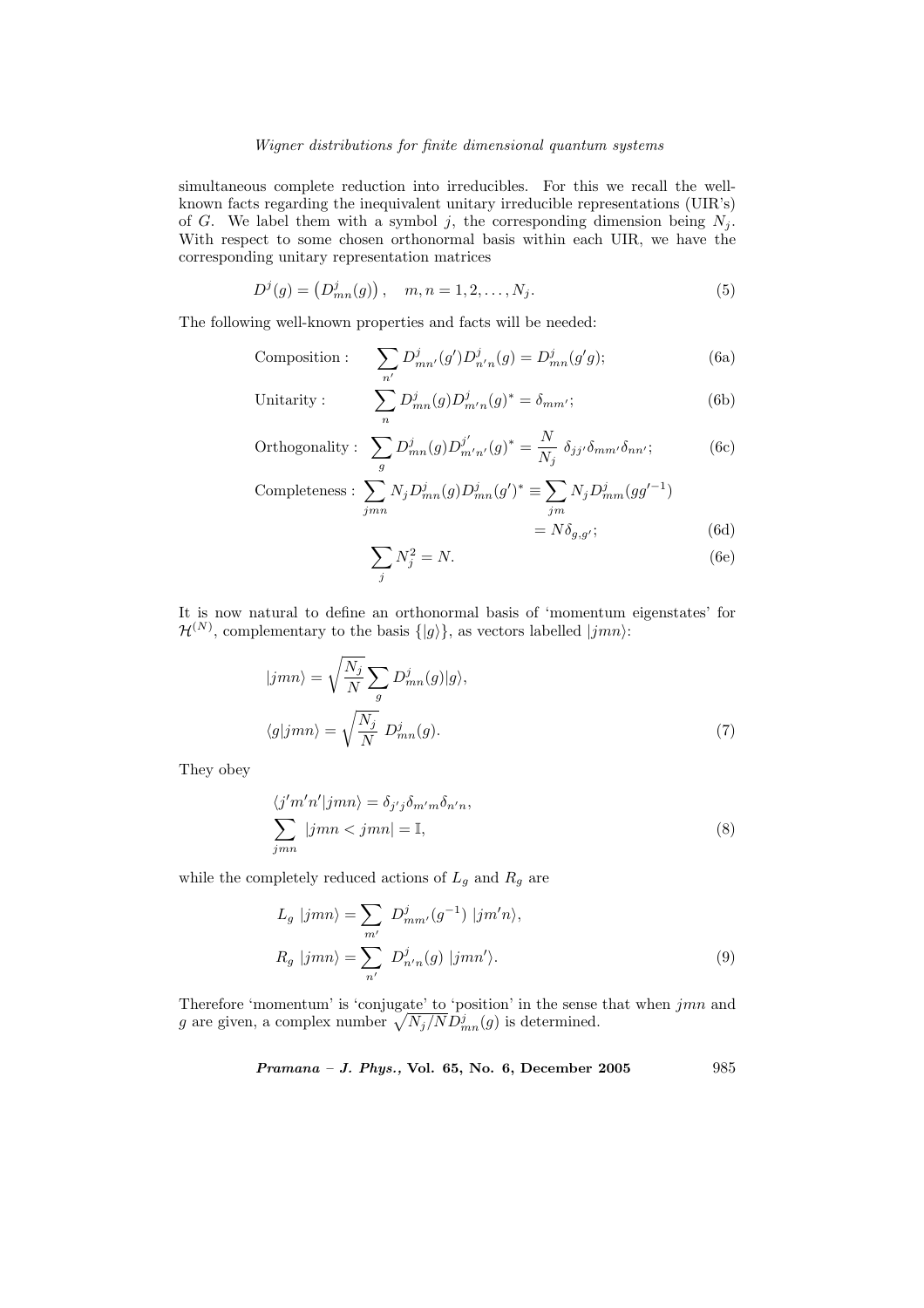A vector  $|\psi\rangle \in \mathcal{H}^{(N)}$  thus has two complementary wave functions:  $\psi(q)$  of eq. (2), and a momentum space wave function

$$
\psi_{jmn} = \langle jmn|\psi\rangle. \tag{10}
$$

If  $|\psi\rangle$  is normalised, then it determines two complementary probability distributions, as

$$
\|\psi\|^2 = \sum_{g} |\psi(g)|^2 = \sum_{jmn} |\psi_{jmn}|^2 = 1.
$$
 (11)

For the purpose of setting up Wigner distributions, we regard a 'point in phase space' as a pair  $(g; jmn)$ . By eq. (6e) we then find that the 'size' of momentum space is precisely N, the same as the 'size' of  $Q$ : so the points  $(g; jmn)$  of phase space form a *square* array. We obtain this result here not as a matter of *definition* but as a consequence of an important result of group representation theory. In the phase space there is a distinguished 'origin' corresponding to  $(e; 000)$ : here  $q = e$ , and  $j = m = n = 0$  denote the trivial or identity representation of G.

The developments of this section so far are valid for all  $N$ . Further, each way of regarding  $Q$  as a group of order  $N$  leads to a corresponding way of building up momenta and phase space. Thus if  $G$  and  $G'$  are two nonisomorphic groups of order N, they lead to two distinct notions of momenta and phase space.

## 3. Wigner distributions

We begin by recalling an important property available only for odd  $N$ , i.e., a property of finite groups of odd order. It is that in such a group each element  $g \in G$ has a unique 'square root' element written as  $\sqrt{g}$  or  $g^{1/2}$ .

$$
g \in G \Longrightarrow \sqrt{g} \in G: \ (\sqrt{g})^2 = g. \tag{12}
$$

The uniqueness and other useful properties of this notion are as follows:

$$
g_1 = g_2 \Longleftrightarrow \sqrt{g_1} = \sqrt{g_2}, \quad g_1^2 = g_2^2; \tag{13a}
$$

$$
(\sqrt{g})^{-1} = \sqrt{g^{-1}};
$$
\n(13b)

$$
g\sqrt{g} = \sqrt{g}g;\tag{13c}
$$

$$
g^{-1}\sqrt{g} = \sqrt{g^{-1}};
$$
\n(13d)

$$
\sqrt{gg'g^{-1}} = g\sqrt{g'}g^{-1}.
$$
\n(13e)

Therefore in any sum over G of a function  $f(g)$  belonging to a linear space we have the freedom to write the sum in different ways:

$$
\sum_{g} f(g) = \sum_{g} f(\sqrt{g}) = \sum_{g} f(g^2).
$$
 (14)

A further consequence is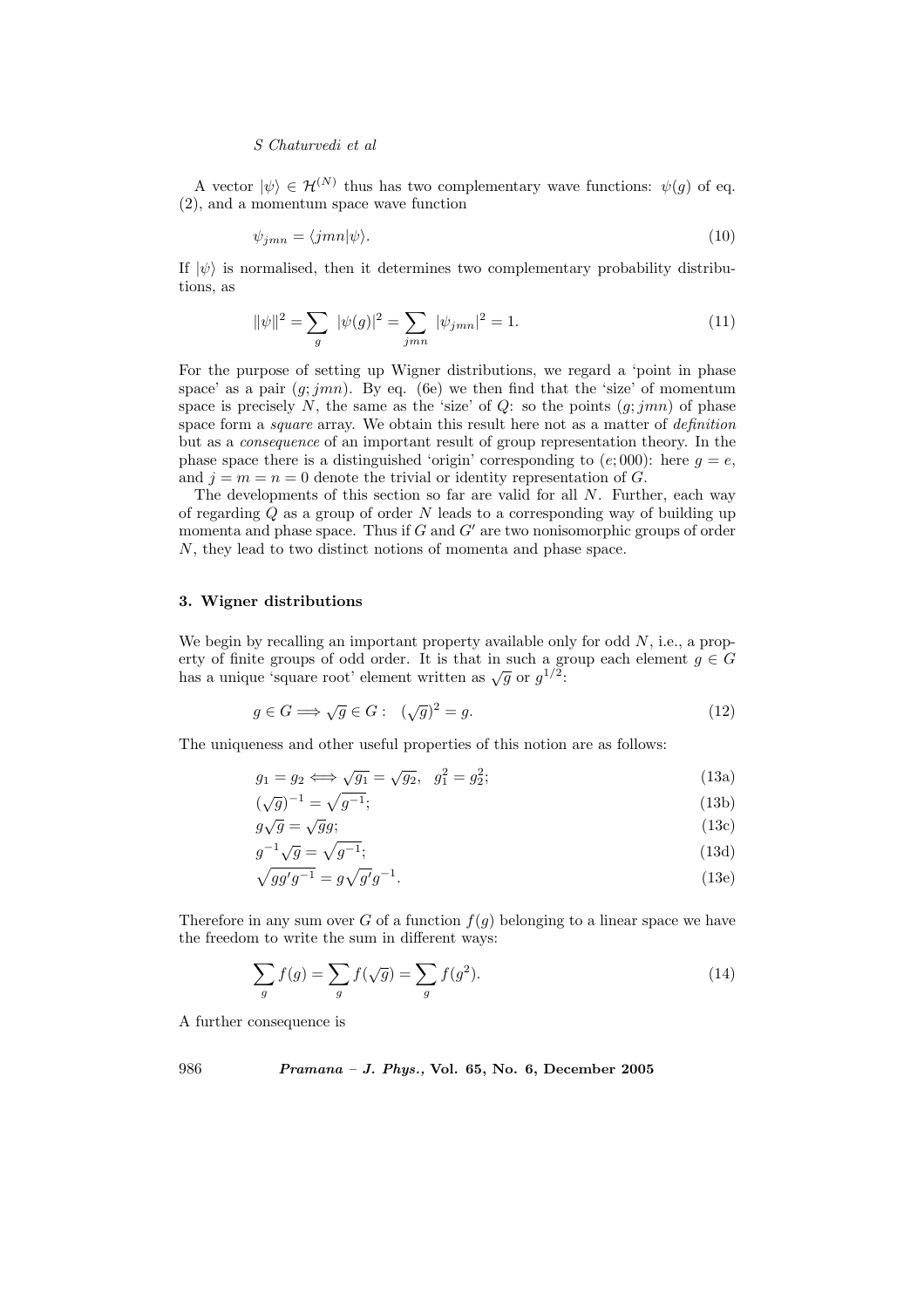$$
a = g'^{-1}g, b = g'g \Longleftrightarrow
$$
  
\n
$$
g' = \sqrt{ba^{-1}}, \quad g = \sqrt{ab^{-1}}b = \sqrt{ba^{-1}} a;
$$
\n(15a)

$$
a = gg'^{-1}, b = gg' \Longleftrightarrow
$$
  
\n
$$
g' = \sqrt{a^{-1}b}, \quad g = b\sqrt{b^{-1}a} = a\sqrt{a^{-1}b}.
$$
\n(15b)

In both cases, for given a and b, q and  $g'$  are unique. In the nonabelian case, these two equations differ, while in the abelian case they coincide. We will find that these two properties of any group of odd order are essential to be able to define Wigner distributions with desirable properties using the present method.

We have seen in §2 that a point in phase space is a pair  $(g; jmn)$ . It is then natural to look for a Wigner distribution in the form  $W_{\psi}(g; jmn)$  for a given normalised  $|\psi\rangle \in \mathcal{H}^{(N)}$  and require that it has desirable properties with regard to reality, transformations under left and right group actions, reproduction of the two marginal probability distributions in eq. (11), and traciality. Keeping in mind the general case of nonabelian  $G$ , it turns out that there are two distinct but equally good ways of setting up Wigner distributions, which reproduce complementary features of the momentum space probability distribution  $|\psi_{jmn}|^2$ . We define them in sequence.

#### Wigner distribution I

For any given normalised  $|\psi\rangle \in \mathcal{H}^{(N)}$  we define a corresponding Wigner distribution by

$$
W_{\psi}(g; jmm') = \sum_{g'} \psi(g'^{-1}g) D^{j}_{mm'}(g'^{2}) \psi(g'g)^{*}.
$$
 (16)

This definition extends immediately to a general state  $\hat{\rho}$  as

$$
W_{\hat{\rho}}(g; jmm') = \sum_{g'} \langle g'^{-1}g | \hat{\rho} | g'g \rangle D^{j}_{mm'}(g'^{2}). \tag{17}
$$

However, for simplicity, we shall work mainly with the pure state case. Using properties  $(6)$ ,  $(14)$ ,  $(15)$  as necessary, we find:

$$
W_{\psi}(g; jmm')^{*} = W_{\psi}(g; jm'm); \qquad (18a)
$$
  
\n
$$
\psi' = L_{g'}\psi : W_{\psi'}(g; jmm') = \sum_{m_{1}, m'_{1}} D^{j}_{mm_{1}}(g') W_{\psi}(g'^{-1}g; jm_{1}m'_{1})
$$
  
\n
$$
\times D^{j}_{m'_{1}m'}(g'^{-1}),
$$
  
\n
$$
\psi'' = R_{g'}\psi : W_{\psi''}(g; jmm') = W_{\psi}(gg'; jmm'); \qquad (18b)
$$
  
\n
$$
\frac{1}{N} \sum_{g} N_{j} W_{\psi}(g; jmm') = \sum_{n} \psi^{*}_{jmn} \psi_{jm'n},
$$
  
\n
$$
\frac{1}{N} \sum_{jm} N_{j} W_{\psi}(g; jmm) = |\psi(g)|^{2}; \qquad (18c)
$$

$$
\frac{1}{N} \sum_{g} \sum_{jmm'} N_j W_{\phi}(g; jm'm) W_{\psi}(g; jmm') = |\langle \phi | \psi \rangle|^2.
$$
 (18d)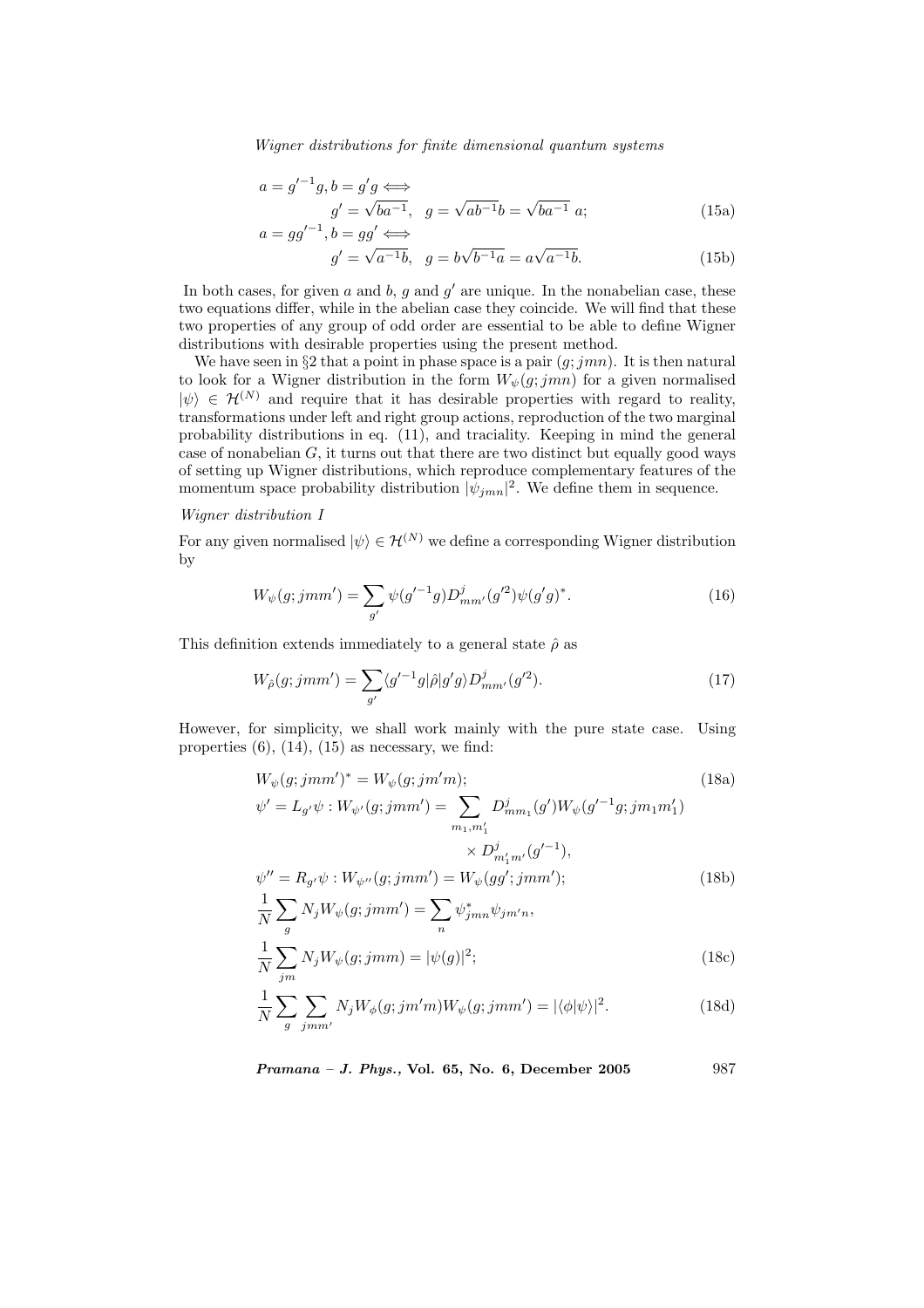From the last traciality property it is clear that  $|\psi\rangle$  is completely described by  $W_{\psi}(g; jmm')$  as far as all quantum mechanical probabilities are concerned. For the marginals, we see that the 'position space' probability distribution  $|\psi(g)|^2$  is faithfully reproduced. However, in the nonabelian case, the 'momentum space' probability distribution (in a polarised form) is reproduced in what we may call a 'coarse-grained' version. This is further discussed in §4.

Properties (18a), (18b) and the second property of (18c) are evident essentially upon inspection. The first property of eq. (18c) follows upon using eq. (15a) and changing the summation variables. For the traciality property (18d) slightly more work is needed. Using eq. (6d) at the appropriate stage, and then eq. (15a), we get:

$$
\frac{1}{N} \sum_{g} \sum_{jmm'} N_j W_{\phi}(g; jm'm) W_{\psi}(g; jmm') \n= \frac{1}{N} \sum_{g,g',g''} \sum_{jmm'} N_j \phi(g'^{-1}g) D_{m'm}^j(g'^2) \phi(g'g)^* \n\times \psi(g''^{-1}g) D_{mm'}^j(g''^2) \psi(g''g)^* \n= \sum_{g,g',g''} \phi(g'^{-1}g) \psi(g''g)^* \psi(g''^{-1}g) \phi(g'g)^* \delta_{g'',g'^{-1}}
$$
\n(19)

which immediately gives (18d).

## Wigner distribution II

Now in place of eq. (16) we define a different (in the nonabelian case!) Wigner distribution by

$$
W'_{\psi}(g; jnn') = \sum_{g'} \psi(gg'^{-1}) D^j_{nn'}(g'^2) \psi(gg')^*.
$$
 (20)

Then in place of eq. (18) we find

$$
W'_{\psi}(g; jnn')^* = W'_{\psi}(g; jn'n); \qquad (21a)
$$
  
\n
$$
\psi' = L_{g'} \psi : W'_{\psi'}(g; jnn') = W'_{\psi}(g'^{-1}g; jnn'),
$$
  
\n
$$
\psi'' = R_{g'} \psi : W'_{\psi''}(g; jnn')
$$
  
\n
$$
= \sum D^{j}_{nn_1}(g') W'_{\psi}(gg'; jn_1n'_1) D^{j}_{n'_1n'}(g'^{-1}); \qquad (21b)
$$

$$
\frac{1}{N} \sum_{g}^{n_1, n'_1} N_j W'_{\psi}(g; jnn') = \sum_{m} \psi_{jmn} \psi_{jmn'}^*,
$$
  

$$
\frac{1}{N} \sum_{jn} N_j W'_{\psi}(g; jnn) = |\psi(g)|^2;
$$
 (21c)

$$
\frac{1}{N} \sum_{g} \sum_{jnn'} N_j W_{\phi}'(g; jn'n) W_{\psi}'(g; jnn') = |\langle \phi | \psi \rangle|^2.
$$
\n(21d)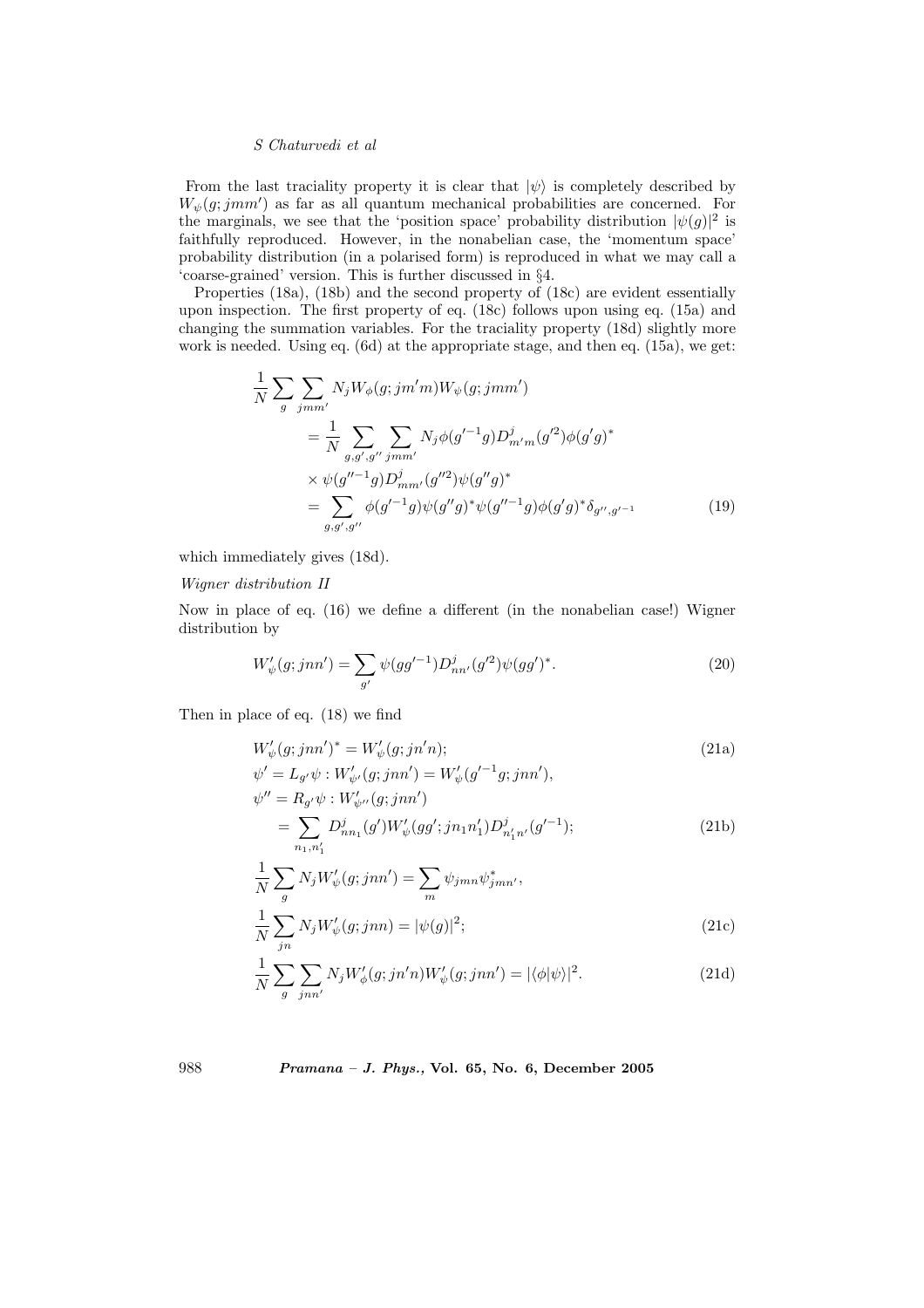Having exhibited the existence of these two ways of defining the Wigner distribution distinct for nonabelian  $G$ , we hereafter mainly work with definition I, except in §4 where we explore the relationships between the two.

## Phase point operators

In analogy with earlier treatments, it is possible to express the Wigner distribution (16) as the expectation value of a 'phase point operator' in the state  $|\psi\rangle$ :

$$
W_{\psi}(g; jmm') = \langle \psi | \hat{W}(g; jmm') | \psi \rangle,
$$
  

$$
\hat{W}(g; jmm') = \sum_{g'} |g'g\rangle D^{j}_{mm'}(g'^{2})\langle g'^{-1}g|.
$$
 (22)

With the help of eqs (6d) and (13a) we are able to 'invert' this to read

$$
|g'g\rangle\langle g'^{-1}g| = \sum_{jmm'} \frac{N_j}{N} D_{mm'}^j (g'^2)^* \hat{W}(g; jmm'). \tag{23}
$$

Therefore we see that they provide a basis for the space of all operators on  $\mathcal{H}^{(N)}$ . They have the specific properties:

$$
\hat{W}(g; jmm')^{\dagger} = \hat{W}(g; jm'm); \tag{24a}
$$

$$
\frac{N_j}{N} \sum_{g} \hat{W}(g; jmm') = \sum_{n} |jmn\rangle\langle jm'n|; \qquad (24b)
$$

$$
\sum_{jm} \frac{N_j}{N} \hat{W}(g; jmm) = |g\rangle\langle g|; \tag{24c}
$$

$$
\text{Tr}[\hat{W}(g; jmm')] = \delta_{mm'};
$$
\n(24d)

$$
\text{Tr}[\hat{W}(g; jmn)\hat{W}(g'; j'm'n')^{\dagger}] = \frac{N}{N_j} \delta_{g,g'} \delta_{jj'} \delta_{mm'} \delta_{nn'};
$$
\n(24e)

which are easily obtained by eqs (15a), (7) and (6d) as appropriate.

We noted earlier that the point  $(e; 000)$  in phase space may be regarded as a distinguished 'origin'. The corresponding phase point operator  $\hat{W}(e;000)$ , from eq. (22), has the simple form and action

$$
\hat{W}(e;000) = \sum_{g'} |g'\rangle\langle g'^{-1}|,
$$
  

$$
\hat{W}(e;000)|g\rangle = |g^{-1}\rangle.
$$
 (25)

We may call this as the inversion operation. This is the analogue, in the present finite dimensional case treated algebraically, of the known result in the case of continuous variables that the phase point operator at the origin of phase space is a multiple of the parity operator.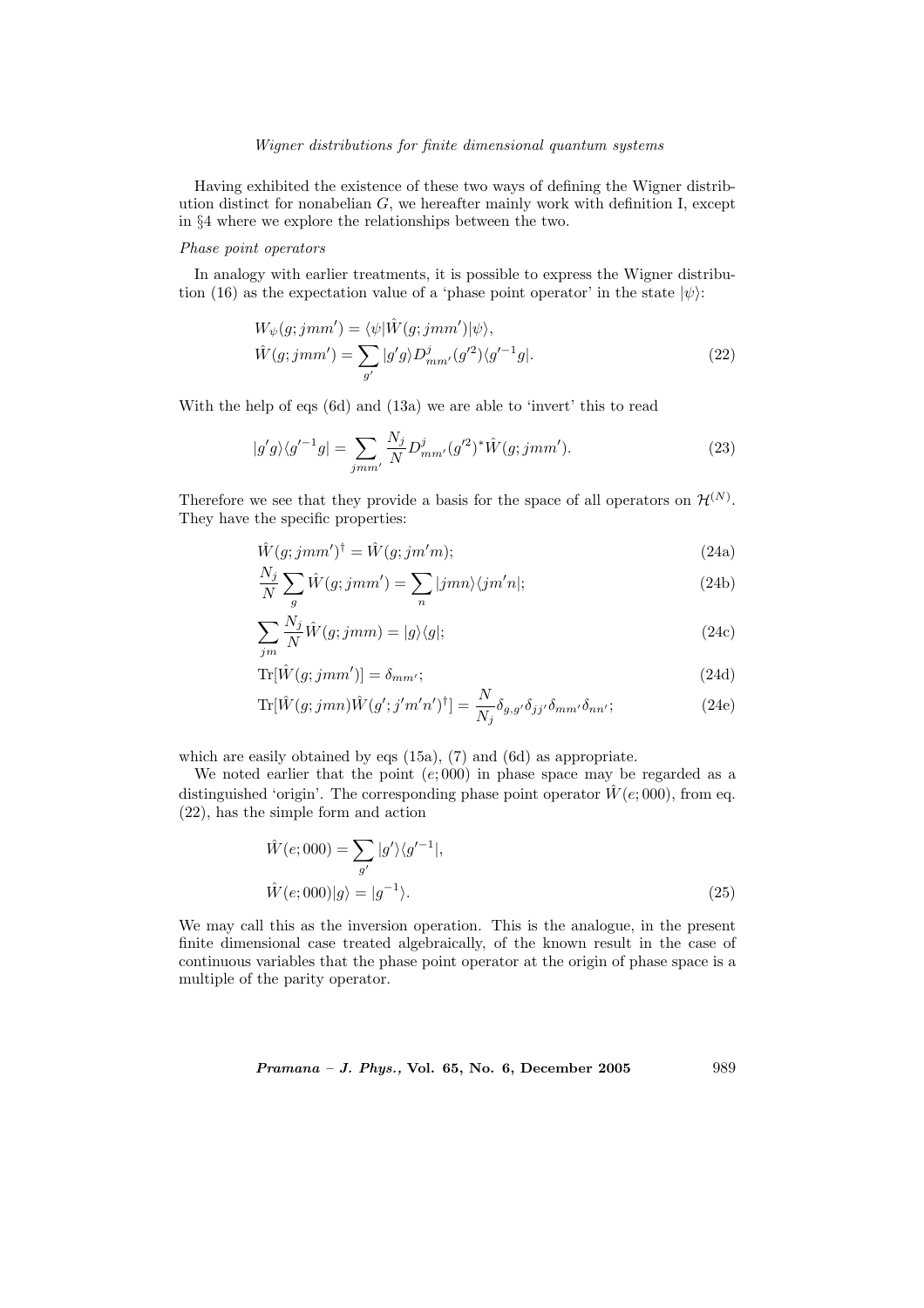#### The odd prime case

In case  $N$  is an odd prime, the only choice for  $G$  is to be an abelian cyclic group of order N, and so we exhibit it as

$$
G = \{e, g, g^2, \dots, g^{N-1} | g^N = e\}
$$
  
=  $\{g^n | n = 0, 1, \dots, N - 1\}.$  (26)

The UIR's are all one-dimensional labelled by an integer  $j = 0, 1, 2, \ldots, N - 1$ :

$$
D^{j}(g) = e^{2\pi i j/N},
$$
  
\n
$$
D^{j}(g^{n}) = e^{2\pi i j n/N}.
$$
\n(27)

The unique square root of  $q^n$  is easily computed:

$$
\sqrt{g^n} = g^{(n+N)/2}, \quad n = 1, 3, 5, \dots, N-2; = g^{n/2}, \quad n = 2, 4, 6, \dots, N-1.
$$
 (28)

The two Wigner distribution definitions (16), (20) coincide:

$$
W_{\psi}(g^n; j) = \sum_{n'=0}^{N-1} \psi(g^{n-n'}) e^{2\pi i j \cdot 2n'/N} \psi(g^{n+n'})^*,
$$
 (29)

reproducing a known result [5]. There is no 'coarse graining' involved in the recovery (18c) of the marginal momentum space probability distribution.

For general odd  $N$ , we may again have a unique  $G$  in the abelian case, or more than one distinct abelian choice. For example, for  $N = 9$ , the two choices  $G = C_9$ and  $G' = C_3 \times C_3$ , where  $C_n$  is the cyclic group of order n, are nonisomorphic, so they lead to distinct definitions of the Wigner distribution. On the other hand for  $N = 15$ ,  $C_{15}$  and  $C_3 \times C_5$  are isomorphic. The general pattern can be seen along these lines.

The first case of a nonabelian G occurs when  $N = 21$ , some others occur for instance when  $N = 27, 39, 45, 55, 57, 63, 75, \ldots$  It is in these cases that the 'coarse graining' of the momentum space probability distribution seen in eqs (18c) and (21c) in two different ways, is involved. We examine this in some detail in the next section.

#### 4. Analysis of the nonabelian case

Let  $N$  be an odd nonprime such that a nonabelian group  $G$  of order  $N$  exists. In that case some further interesting properties of the two definitions of Wigner distributions given in §3 can be exhibited. To begin with, by a simple change of variable  $g' \to g^{-1}g'g$  in eq. (20) we can put the second definition into the form

$$
W'_{\psi}(g; jnn') = \sum_{g'} \psi(g'^{-1}g) D^j_{nn'}(g^{-1}g'^2g) \psi(g'g)^*.
$$
 (30)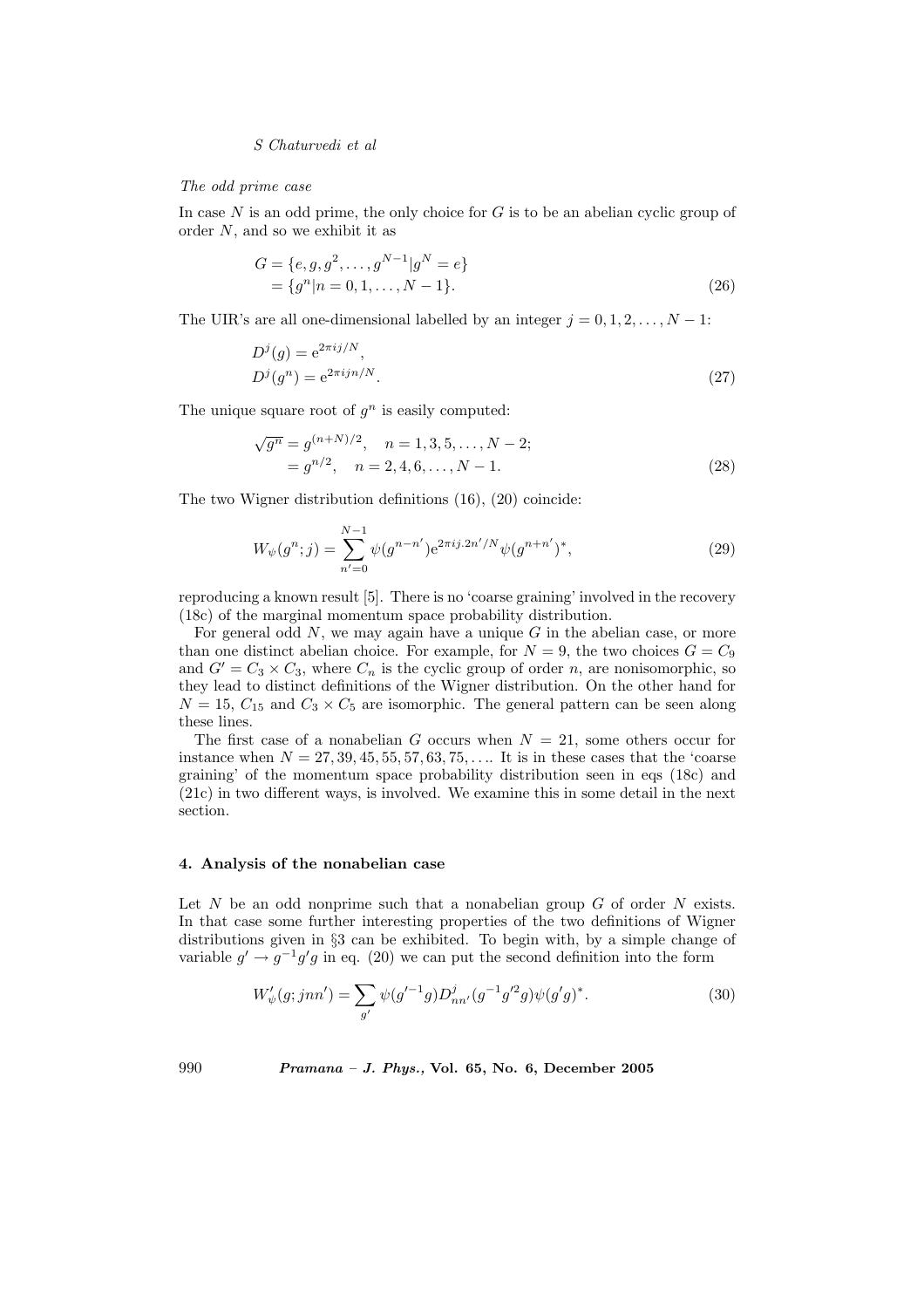Comparing with  $W_{\psi}(g; jmm')$  in eq. (16), and for each g and j treating the two Wigner distributions as  $N_j \times N_j$  matrices, we see that

$$
W'_{\psi}(g;j) = D^{j}(g^{-1})W_{\psi}(g;j)D^{j}(g),
$$
\n(31)

making clear the relation between them in detail.

Next we turn to the coarse graining of the momentum space probability distribution involved in eqs (18c) and (21c). It is in fact possible to define an overcomplete or redundant Wigner distribution in the following manner:

$$
w_{\psi}(g; jmn'm'n) = \sum_{g'} \psi(g'^{-1}g)D^{j}_{mn'}(g'g)D^{j}_{nm'}(g^{-1}g')\psi(g'g)^{*}
$$

$$
= \sum_{g'} \psi(gg'^{-1})D^{j}_{mn'}(gg')D^{j}_{nm'}(g'g^{-1})\psi(gg')^{*}.
$$
(32)

From here the two actual Wigner distributions emerge by partial tracing:

$$
W_{\psi}(g; jmm') = \sum_{n} w_{\psi}(g; jmn \; m'n),
$$
  
\n
$$
W_{\psi}'(g; jnn') = \sum_{m} w_{\psi}(g; jmn' \; mn).
$$
\n(33)

The quantities  $w_{\psi}(g; jmn' m'n)$  have the properties

$$
w_{\psi}(g; jmn'm'n)^{*} = w_{\psi}(g; jm'n mn');
$$
  
\n
$$
\frac{N_{j}}{N} \sum_{g} w_{\psi}(g; jmn'm'n) = \psi_{jm'n} \psi_{jmn'}^{*};
$$
  
\n
$$
\frac{1}{N} \sum_{jmn} N_{j} w_{\psi}(g; jmn mn) = |\psi(g)|^{2}.
$$
\n(34)

These results are consistent with eqs (33), (18), (21), and the behaviours under left and right group actions can be easily worked out. We now see that all the momentum space probabilities (in a polarised form), without any coarse graining, can be recovered from the distribution  $w_{\psi}(g; jmn' m'n)$ . However this distribution is overcomplete, as is demonstrated by showing explicitly that it can be reconstructed from, say,  $W_{\psi}(g; jmm')$ . Combining definition (32) with eqs (22), (23) we have

$$
w_{\psi}(g; jmn' m'n) = \sum_{g'} \langle \psi | g'g \rangle \langle g'^{-1}g | \psi \rangle D^{j}_{mn'}(g'g) D^{j}_{nm'}(g^{-1}g')
$$
  

$$
= \sum_{g'} \sum_{j''m''n''} \frac{N_{j''}}{N} D^{j''}_{m''n''}(g'^{2})^{*} D^{j}_{mn'}(g'g)
$$
  

$$
\times D^{j}_{nm'}(g^{-1}g') W_{\psi}(g; j''m''n''). \tag{35}
$$

Again it is easily checked that this is consistent with eqs (31), (33). This clarifies the situation in the nonabelian case. The full momentum space probability distribution  $|\psi_{jmn}|^2$ , more generally the polarised expressions  $\psi_{jm'n}\psi_{jmn'}^*$ , are all obtainable in principle from the Wigner distribution  $W_{\psi}(g; jmm')$ , even though at first sight eq. principle from the Wigner distribution  $W_{\psi}(g; \eta m)$ , even though at first signit eq.<br>(18c) seems to suggest that only the coarse-grained expressions  $\sum_{n} \psi_{jm'n} \psi_{\tilde{j}mn}^*$  can be recovered. It is indeed the case that  $W_{\psi}(g; jmm')$  describes  $|\psi\rangle\langle\psi|$  completely.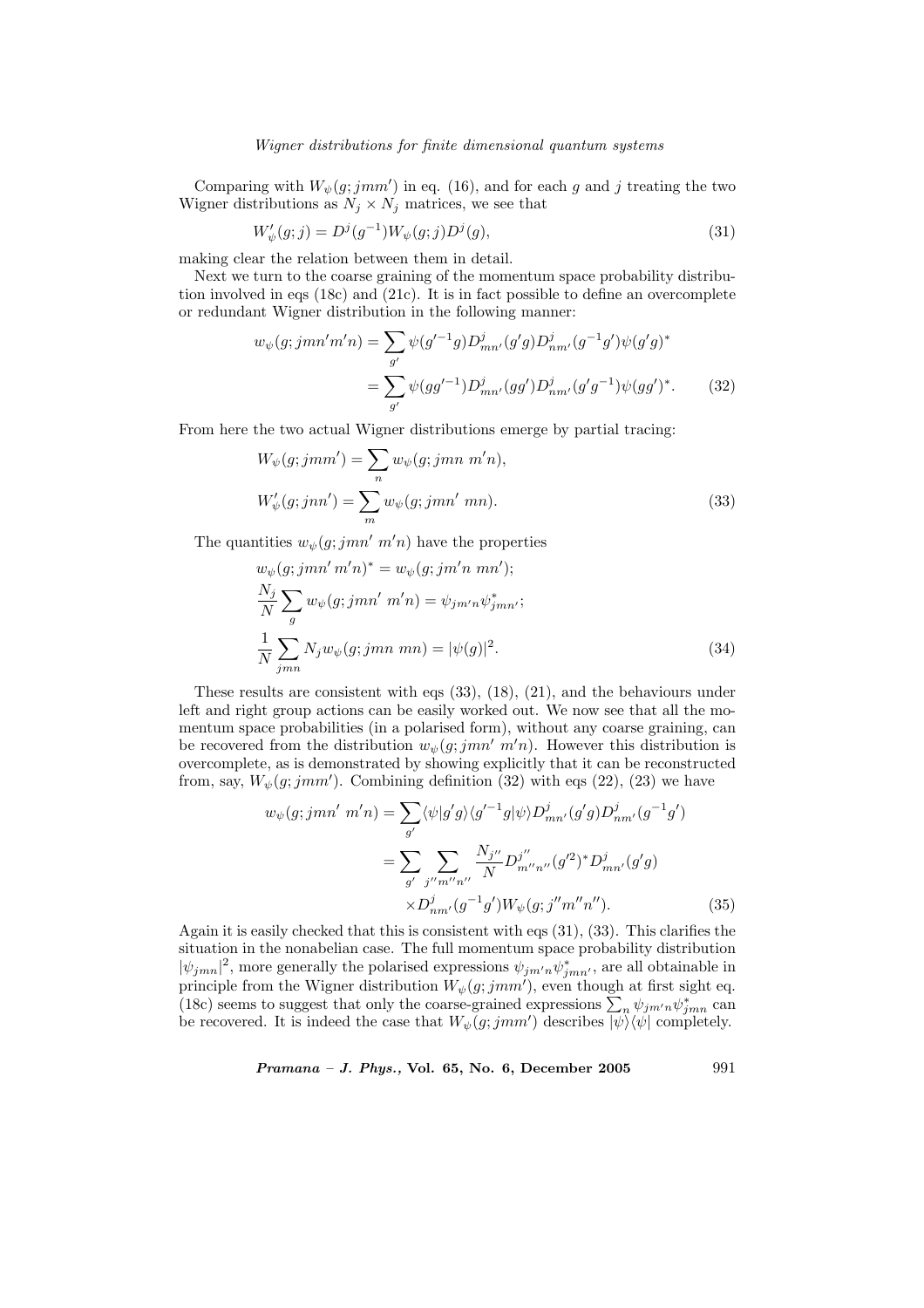#### 5. Conclusions

In this work we have proposed a way of associating a phase space with an N-level quantum system by taking the corresponding 'classical' or comparison configuration space as consisting of N elements of a group  $G$  of order N. A gratifying feature of our construction that emerges is that the phase space always consists of an  $N \times N$ array independently of the nature of the group  $G$ . We have explored the possibilities for defining Wigner distributions on such phase spaces and have shown that this turns out to be possible only when  $N$  is odd. Further, we have shown that for such dimensions, there exist two equally good choices for the Wigner distribution and have discussed the relation between them in detail. We have also shown that the two Wigner descriptions can be put together into an extended Wigner distribution from which they can be recovered by partial tracing. Such a synthesis, however, can be achieved only at the expense of introducing overcompleteness into the description.

The most curious feature that emerges from this work is the importance of being odd. We hope to return to this and related questions elsewhere.

#### References

- [1] H Weyl, Z. Phys. 46, 1 (1927) and The theory of groups and quantum mechanics (Dover, NY, 1931) p. 274
- [2] E P Wigner, Phys. Rev. 40, 749 (1932)
- [3] H J Groenewold, Physica 12, 205 (1946)
- J E Moyal, Proc. Cambridge Philos. Soc. 45, 99 (1949)
- [4] For reviews and applications of the Wigner distribution, see, M Hillery, R F O'Connell, M O Scully and E P Wigner, Phys. Rep. 106, 121 (1984) Y S Kim and M E Noz, *Phase-space picture of quantum mechanics* (World Scientific, Singapore, 1991) W P Schleich, *Quantum optics in phase space* (Wiley-VCH, Weinheim, 2001) R G Parr and Y Weitao, Density functional theory of atoms and molecules (Oxford University Press, Oxford, 1995) C Zachos and D Fairlie (eds), Mechanics in phase space, Series in 20th Century Physics (World Scientific, Singapore, 2005) Vol. 34 [5] W K Wootters, Ann. Phys. (NY) 176, 1 (1987)
- 
- [6] R P Feynman, Negative probabilities in: Quantum Implications: Essays in honour of David Bohm edited by B Hiley and D Peat (Routledge, London, 1987)
- [7] J Schwinger, Proc. Natl. Acad. Sci. USA 46, 570 (1960)
	- F A Buot, Phys. Rev. B10, 3700 (1974)
	- J H Hannay and M V Berry, Physica D1, 267 (1980)
	- L Cohen and M Scully, Found. Phys. 16, 295 (1986)
	- O Cohendet, Ph. Combe, M Sirugue and M Sirugue-Collin, J. Phys. A21, 2875 (1988)
	- D Galetti and A F R de Toledo Piza, Physica A149, 267 (1988)
	- P Kasperkovitz and M Peev, Ann. Phys. (NY) 230, 21 (1994)
	- A Bouzouina and S Bièvre, Commun. Math. Phys. 178, 83 (1996)
	- A M Rivas and A M Ozorio de Almeida, Ann. Phys. (NY) 276, 123 (1999)
- [8] J A Vacarro and D T Pegg, Phys. Rev. A41, 5156 (1990)
- U Leonhardt, Phys. Rev. Lett. 74, 4101 (1995); Phys. Rev. A53, 2998 (1996); Phys. Rev. Lett. 76, 4293 (1996)